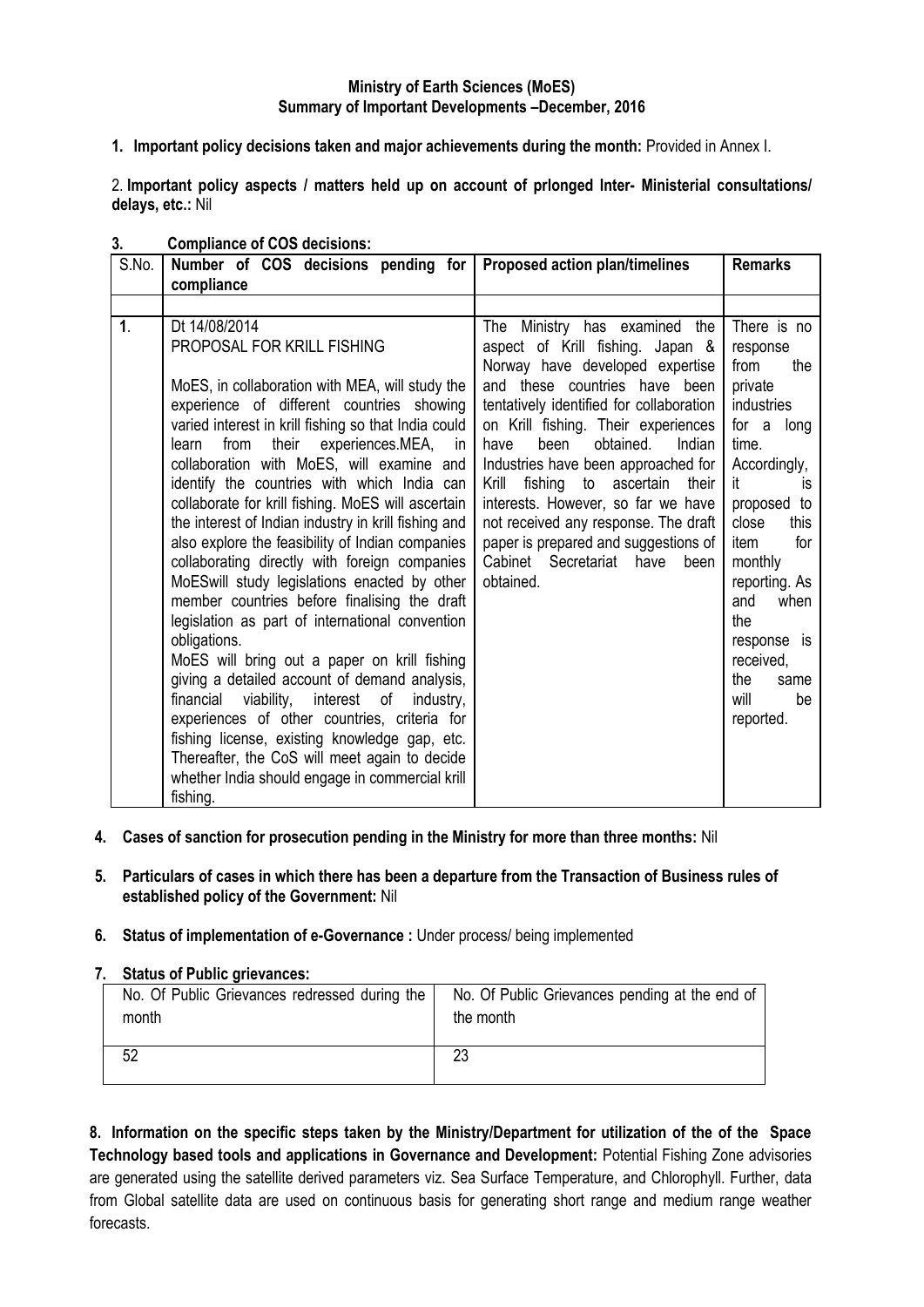# **Annex-I**

### **Important policy decision taken and major achievements:**

The Cyclonic Storm "VARDAH" over Bay of Bengal (BOB) rated as "Very Severe"' was closely monitored and warnings were issued periodically during 6-13 December, 2016 till the landfall on the Tamil Nadu coast.

Seasonal outlook for the temperatures during cold weather season (December 2016 to February 2017) indicates that during the coming Cold Weather Season (December 2016 to February 2017), warmer than normal maximum and minimum temperatures are likely in all the meteorological sub-divisions of the country and warmest temperature anomalies are likely in majority of the subdivisions from northwest & northeast India. Below normal Cold Wave (CW) conditions are very likely over core cold weather zone (North India) during the season.

# **Minimum Government, Maximum Governance:**

Agromet Advisories are being communicated to 194 lakh farmers of the country through mobile SMS.

Adverse weather SMS warning are being sent through mobiles to State Govt. officials / Disaster related officials /Central Govt. Organization/Common men.

Daily forecast along with warning and city forecast for many cities are disseminated through email to all users including state authorities, electronic and print media.

| Observation Type                                               | Target | Commissioned up to December,<br>2016 | Data reporting |
|----------------------------------------------------------------|--------|--------------------------------------|----------------|
| <b>Station</b><br>Weather<br>Automatic<br>(AWS)                | 675    | 682                                  | 361            |
| Automatic Rain Gauge(ARG)                                      | 1350   | 1341                                 | 485            |
| <b>GPS Sonde</b>                                               | 10     | 43                                   | 43             |
| Weather<br>Doppler<br>Radar(DWR)                               | 23     | 20                                   | 20             |
| Ozone                                                          | 17     | 15                                   | 5              |
| Monitoring<br><b>Black</b><br>Carbon<br>Systems (Aethalometer) | 16     | 16                                   | 16             |
| Other Rain Gauges excluding<br>ARG and AWS @                   |        |                                      | 2454           |
| Aviation                                                       |        | 72                                   | 72             |
| Agro-meteorology                                               | 267    | 264                                  | 160            |

#### *Atmospheric Observation Systems Network*

@ Data received from various agencies viz. Air Force, Railways, Central Water Commission, State Agriculture, State Irrigation and India Meteorological Department (IMD)

# **Atmospheric Processes, Modeling and Services**

### **Monthly Weather Summary (December, 2016)**

Very Severe Cyclonic Storm "VARDAH" over Bay of Bengal (06-13 December 2016): A depression (D) developed over southeast Bay of Bengal (BOB) in the afternoon of 6th December moving northwestwards initially and northwards thereafter, it intensified into a deep depression (DD) in the midnight of  $7<sup>th</sup>$  December, later into a cyclonic storm (CS) "VARDAH" in the morning of 8<sup>th</sup> and into a severe cyclonic storm (SCS) in the midnight of 9 th. It then moved west-northwestwards and intensified further into a very severe cyclonic storm (VSCS) over westcentral and adjoining south BOB in the evening of 10<sup>th</sup> December. It then moved nearly westwards and reached its peak intensity of about 130 kmph on  $11<sup>th</sup>$  December evening and maintained the same intensity till noon of 12<sup>th</sup> December. It weakened into an SCS and crossed north Tamil Nadu coast near Chennai during 1500-1700 hrs IST of 12th December 2016 with a wind speed of 100-110 kmph gusting to 120 kmph. Isolated extremely heavy rainfall over Chennai, Kancheepuram, Tiruvallur, andVillupraum districts of Tamil Nadu. Heavy to very heavy rainfall occurred at a few places over Vellore, Krishnagiri, Tiruvannamalai districts of Tamil Nadu, Nellore district of coastal Andhra Pradesh and Chittor, Anantapuram & Cuddapah districts of Rayalaseema. During genesis stage, cyclone Vardah caused heavy to very heavy rainfall at a few places over Andaman and Nicobar Islands on  $7-10<sup>th</sup>$  December with isolated extremely heavy rainfall on  $8<sup>th</sup>$  December. In addition, heavy to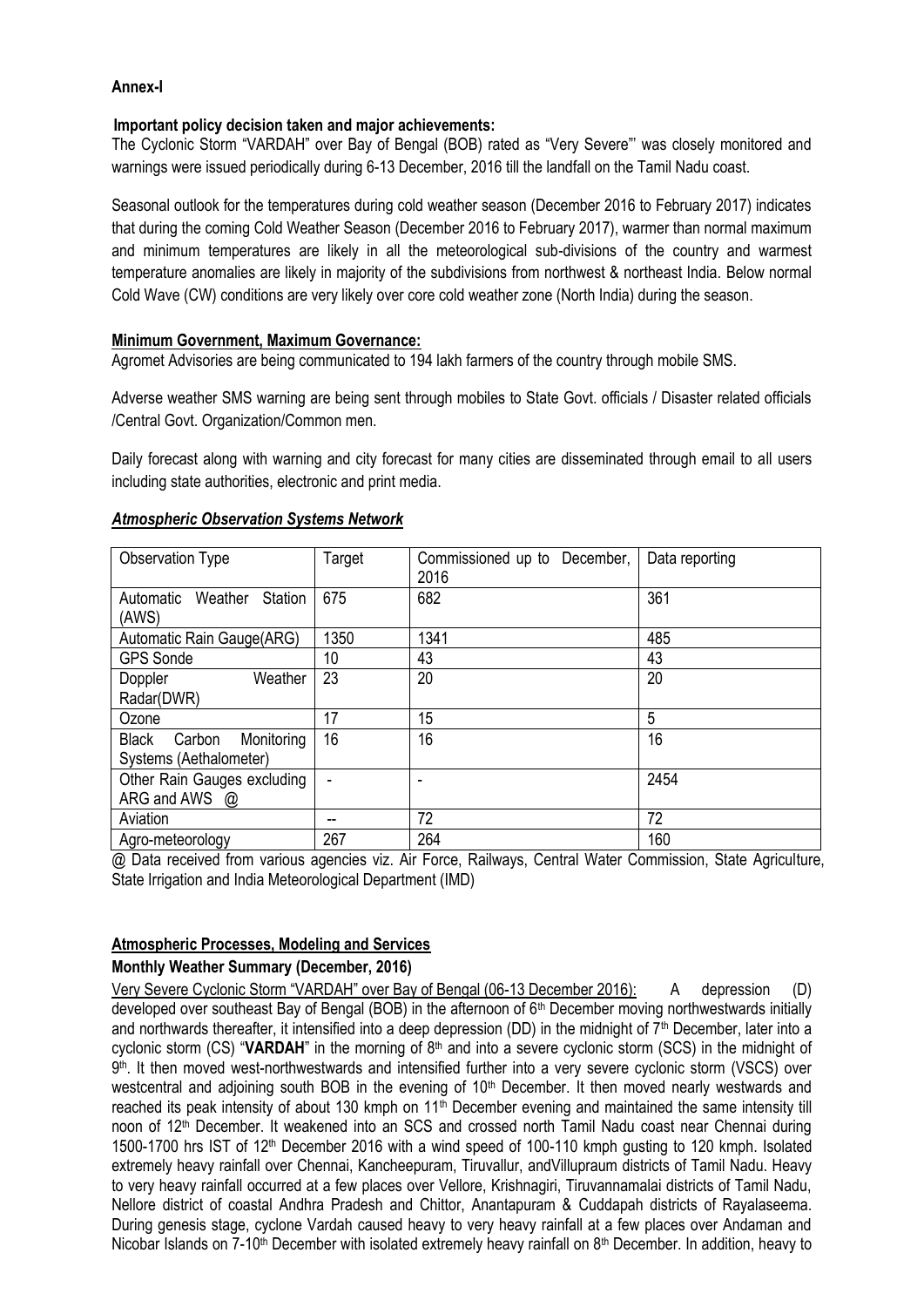very heavy rainfall occurred at isolated places over Tamilnadu and Andaman & Nicobar Islands and over Rayalaseema, Coastal Andhra Pradesh on one or two days during the month. The performance in term of skill of spatial warnings for these events is given in following Table:

|           | No. of heavy Rainfall (Events)      |                                   |                      |  |  |
|-----------|-------------------------------------|-----------------------------------|----------------------|--|--|
| Lead Time | 16                                  | 5                                 | 21                   |  |  |
|           | Heavy Rainfall<br>(64.5 to 115.5mm) | Very Heavy Rainfall<br>(>115.5mm) | Overall<br>(>64.4mm) |  |  |
| 24 Hour   | 98%                                 | 99%                               | 98%                  |  |  |
| 48 Hour   | 98%                                 | 99%                               | 98%                  |  |  |
| 72 Hour   | 98%                                 | 98%                               | 98%                  |  |  |

# **Rainfall Forecast (Percent correct)**

Most parts of the country experienced dry weather conditions outside over Peninsular India; some parts of western Himalayan region, northeastern states and adjoining east India.

Fog: Dense/very dense fog was observed at many/few places over Indo-Gangetic Plains on many days and few/isolated places over Assam, Meghalaya, Nagaland, Manipur, and Mizoram & Tripura on few days. The skill performance in terms of spatial warnings is provided below:

| Lead Time | Skill (% correct) |
|-----------|-------------------|
| 24 Hour   | 87%               |
| 48 Hour   | 85%               |
| 72 Hour   | 85%               |

### **Rainfall in December, 2016**

Rainfall during the month of December, 2016 was excess in 5, normal in 0, deficient/scanty in 18 and no rain in 13 of 36 meteorological sub- divisions. The rainfall for the country as a whole for the month has been recorded as 8.3 mm (-50%) against the normal rainfall for the month as 16.6 mm.

### **Atmospheric Research**

Based on the operational 33km/44-member Global Ensemble Prediction System(NGEPS) of National Centre for Medium Range Weather Forecasting(NCMRWF), provides probabilistic forecasts of daily Maximum (*Tmax*) for three thresholds of temperature less than 25, 20 and 15 degree Celsius and Minimum (*Tmin*) Temperatures less than 15, 10 and 5 degree Celsius during winter months of December to February. A higher resolution (17 km) version of NCMRWF Global Ensemble Prediction System (NGEPS) was developed and successfully tested with 22 members.

NCUM based city-scale model set up at 330 m resolution for Delhi for fog forecasting applications has been made operational by NCMRWF.

A high resolution (4 km) regional assimilation system has been set up for the Indian region and radial wind observations from various Indian Doppler Radars are assimilated experimentally.

### **Monsoon Weather Reports, Maps and Crop Yield Forecast**

Daily All India Weather Summary and Weekly Weather Reports are being brought out on routine basis. Four (4) weekly and cumulative Standardized Precipitation Index (SPI) maps were prepared for the weeks ending 7<sup>th</sup>, 14<sup>th</sup>, 16<sup>th</sup>, 21<sup>st</sup>, & 28<sup>th</sup> December 2016.

Five (5) Drought Outlook Maps for drought monitoring & five (5) Weekly Aridity Anomaly maps & reports were prepared for the weeks ending 2nd , 9th,16th& 23rd& 31st December 2016.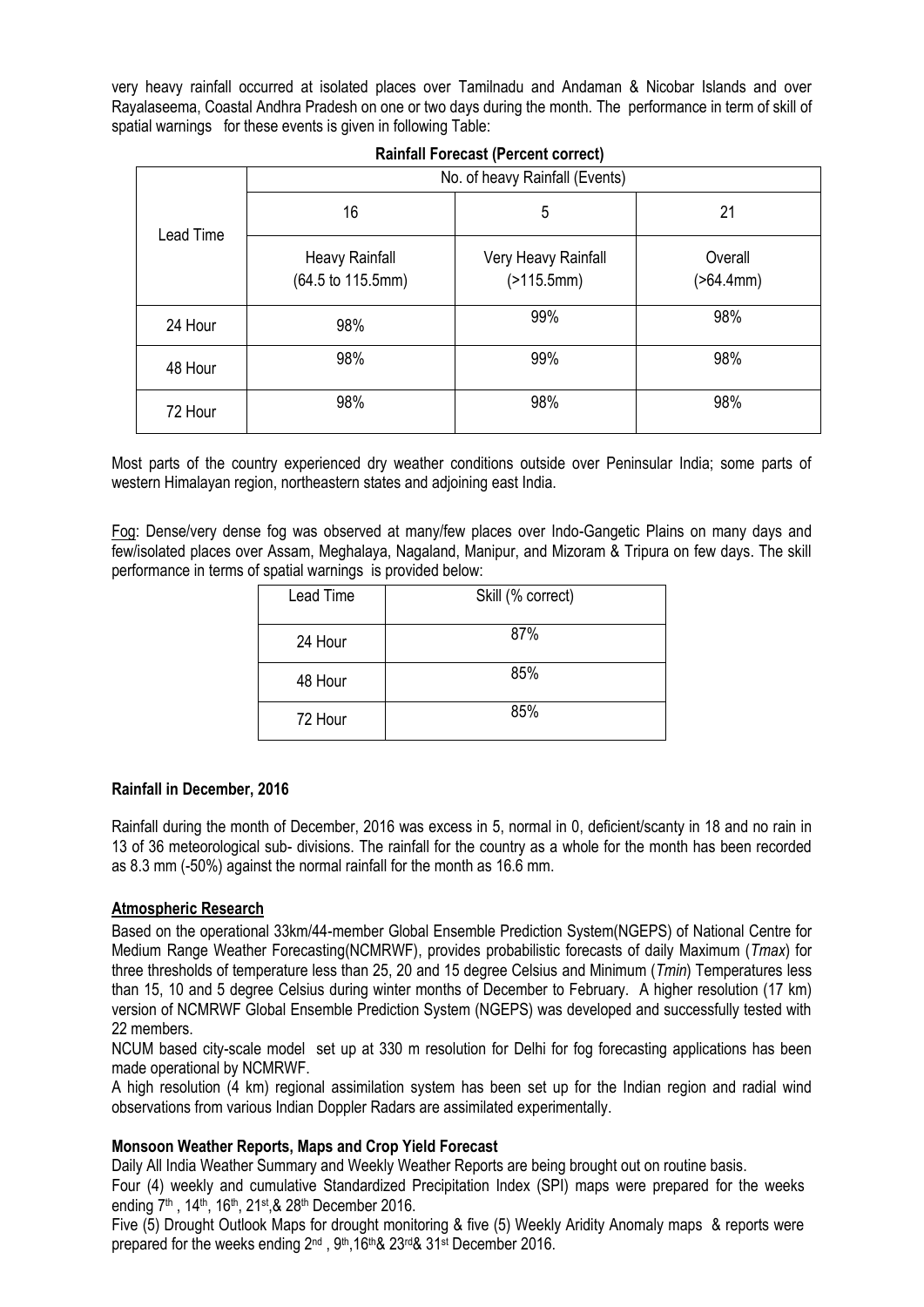Three (3) biweekly aridity maps and reports for the period 19 Nov to 02 Dec.,3-16 and 17-31December 2016 have been prepared.

# **Geoscience Research**

# **Seismological Observational Network**

| Observation         | Target for XII Plan | Commissioned so far | Data reporting during the month |
|---------------------|---------------------|---------------------|---------------------------------|
| <b>Type</b>         |                     |                     |                                 |
|                     |                     |                     |                                 |
| Seismic stations    | 130                 | 99                  | 59                              |
|                     |                     |                     |                                 |
| <b>GPS</b> stations | 40                  | 28                  | 22                              |
|                     |                     |                     |                                 |

# **Earthquake and Tsunami monitoring**

Earthquake: 19 earthquakes were monitored in the Indian region out of which 1 event was greater than magnitude (M) of 5.0.

Tsunami**:** 8 major seabed earthquakes(M> 6) with a potential to generate tsunami were monitored. This information was provided within 12 minutes of occurrence in respect of 6 events and between 12 to 15 minutes of occurrence in respect of remaining 2 events.

# **Ocean Observation System**

| Type of Platform                        | Target | Commissioned<br>till<br>December,<br>2016 | Data received during<br>December, 2016 |
|-----------------------------------------|--------|-------------------------------------------|----------------------------------------|
| Argo Floats <sup>^</sup>                | 200    | 288                                       | 137                                    |
| Drifters*                               | 150    | 98                                        | 6                                      |
| Moored Buoys                            | 16     | 19                                        | 15                                     |
| <b>Tide Gauges</b>                      | 36     | 30                                        | 24                                     |
| High Frequency(HF) Radars               | 10     | 10                                        |                                        |
| <b>Current Meter Array</b>              | 10     | 11                                        | 5                                      |
| Acoustic Doppler Current Profiler(ADCP) | 20     | 21                                        | 18                                     |
| <b>Tsunami Buoys</b>                    |        | 9                                         | 6                                      |
| Wave Rider Buoy                         | 16     | 15                                        | 15                                     |

\*The remaining floats/drifters have completed their life time and as such no data can be received from them.

### **Ocean Science Services**

| No             | Types of forecasts                                         | No. of advisories issued |
|----------------|------------------------------------------------------------|--------------------------|
|                |                                                            | during the month         |
|                | Integrated Potential Fishing Zone (PFZ) advisories (Sea 30 |                          |
|                | Surface Temperature(SST), Chlorophyll., wind)              |                          |
| $\overline{2}$ | <b>Tuna Fishing Advisories</b>                             | 30                       |
| $\overline{2}$ | Ocean State Forecast(OSF)-Wave, Wind, Currents, SST, 30    |                          |
|                | MLD and D20 forecasts                                      |                          |
| 3.             | Near Real time global ocean analysis (5-day averaged)      | 6                        |
| 4.             | Real time global ocean analysis (daily)                    | 30                       |
| 5.             | <b>Coral Bleaching Alert System</b>                        | 10                       |

### **Polar Science**

36th Indian Scientific Expedition team left for Antarctica to pursue multidisciplinary studies. The Southern Ocean expedition for studying polar ocean ecosystem in the context of regional and global climate variabilities is being separately launched.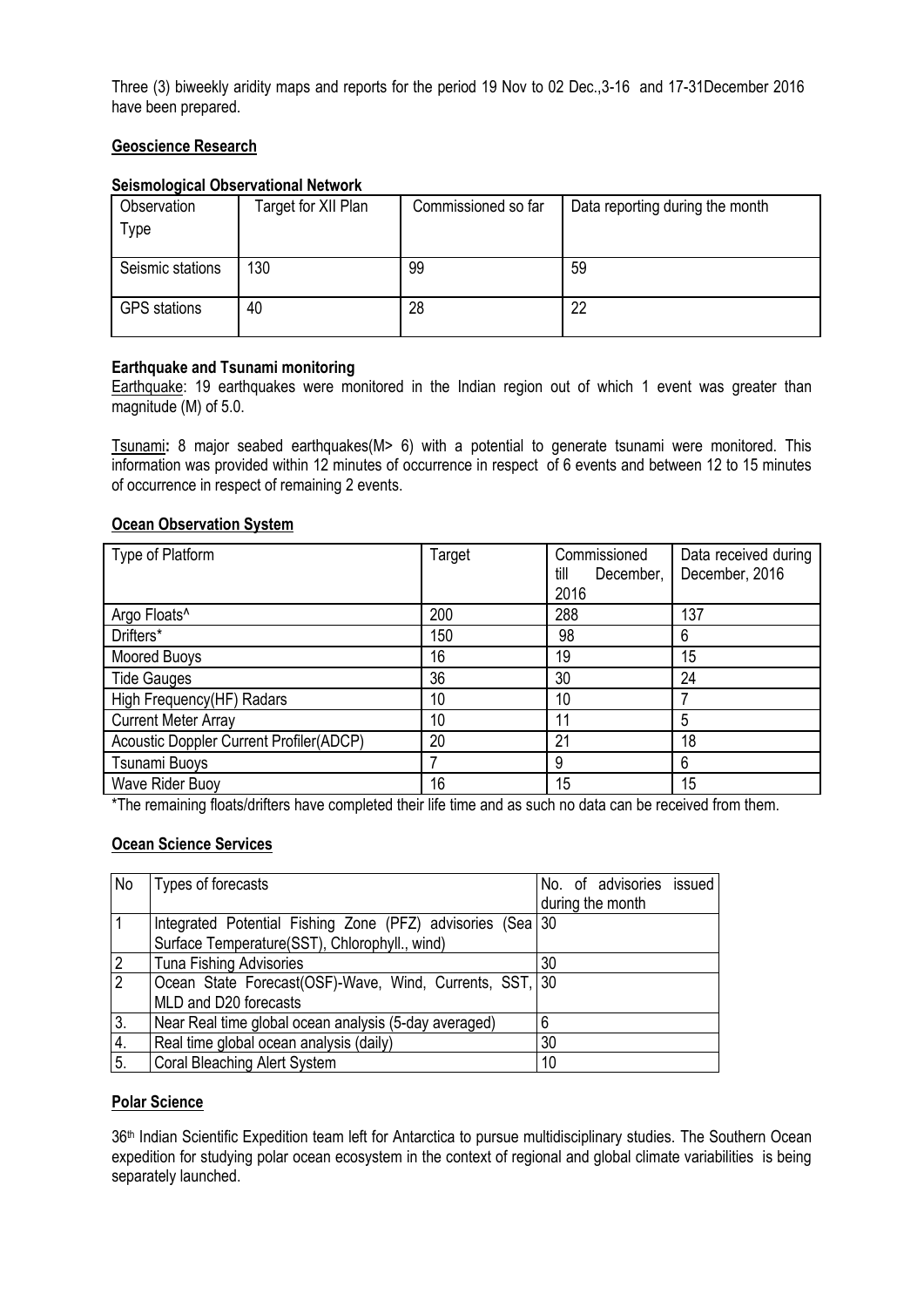# **Ocean Technology**

A patent has been awarded to National Institute of Ocean Technology(NIOT) for the invention of a broad band underwater transducer for Marine applications.

# **Swath Bathymetric Survey of Exclusive Economic Zone**

An area of about 37,000 sq km swath was surveyed with acquisition of bathymetric data.

# **Vigilance**

Two Independent External Monitors were appointed to ensure transparency, and integrity in the tender process for the tenders exceeding value of Rs. 5 crore in Ministry and all the organisations/attached/subordinate offices of the Ministry.

# **Capacity Building and Outreach**

India – UK water centre organised workshop on developing Hydro-climatic services for water security from 29 November – 1<sup>st</sup> December, 2016 in Indian Institute of Tropical Meteorology(IITM)..

Ministry and its organizations participated in India International Science Festival held at National Physical Laboratory, New Delhi held from 7-11 December, 2016. Various exhibits including the Air Quality Monitoring System installed on Mobile van were displayed alongwith a quiz on earth science for the students. Earlier, the Ministry participated in the India International Trade Fair at Pragati Maidan, New Delhi.

Centre for Advanced Training, IITM Pune organized three days National Workshop on "Numerical Weather Prediction(NWP) on Probabilistic Forecast" during 6-8 December, 2016 at IITM Pune.

A workshop on " The Air Quality Index: Laying the Foundation for Effective Air Pollution Health Risk Communication" was organized in Ahmedabad on 13-14 December 2016 by *Natural Resources Defense Council* (*NRDC*) and Indian Institute of Public Health, Gandhinagar (*IIPH*) , in collaboration with Ahmedabad Municipal Corporation (AMC) and IITM, to discuss the way to strengthen health risk communication and develop a city air plan for Ahmedabad and to review ongoing installation work of air quality monitoring systems in Ahmedabad and Gandhinagar city.

IMD in collaboration with Indian Institute of Technology (IIT), Bhubaneswar organised a Colloquium on Tropical Cyclones at Bhubaneswar during 14-16 December 2016.

A refresher course on Application of ensemble Prediction System for Short and Medium Range Weather Forecasting was co-organised by IITM, IMD and NCMRWF at IITM Pune during 6-8 December 2016.

A five-day workshop on Doppler Radar was conducted at Chennai during 05-09 December 2016 for Indian Air Force personnel.

Indian Meteorological Society in association with IMD organised Tropmet-2016: National Symposium on Tropical Meteorology, Climate Change and Coastal Vulnerability during 18-21 December 2016 at Bhubaneswar.

Sixteen Naval Meteorological Observers from School of Naval Oceanology & Meteorology were given on-jobtraining (OJT) at IMD HQ during 26-31 December 2016.

The final phase of Student Autonomous Underwater Vehicle(AUV) Competition SAVe 2017 was held on 14thDecember 2016 NIOT, Chennai Six teams from various Institutes demonstrated their working AUVs. Indian Institute of Technology Bombay was awarded the First Place.

| Vessel         | Days at Sea /<br><b>Utilization</b> | Maintenance/<br>Inspection /Scientific<br>Logistics / Cruise Preparation | No.<br>οf<br>Cruise | No. of Port Calls /<br>Stay/<br>Port<br>Statutory survey |
|----------------|-------------------------------------|--------------------------------------------------------------------------|---------------------|----------------------------------------------------------|
| Sagar Nidhi    | 27                                  |                                                                          |                     |                                                          |
| Sagar Manjusha |                                     | 31(Dry Dock)                                                             |                     |                                                          |
| Sagar Purvi    |                                     | 30(Dry dock preparation)                                                 |                     |                                                          |
| Sagar Kanya    | 22                                  |                                                                          |                     |                                                          |
| Sagar Sampada  | 24                                  |                                                                          |                     |                                                          |

### **Utilization of Ocean Research Vessels during the month**